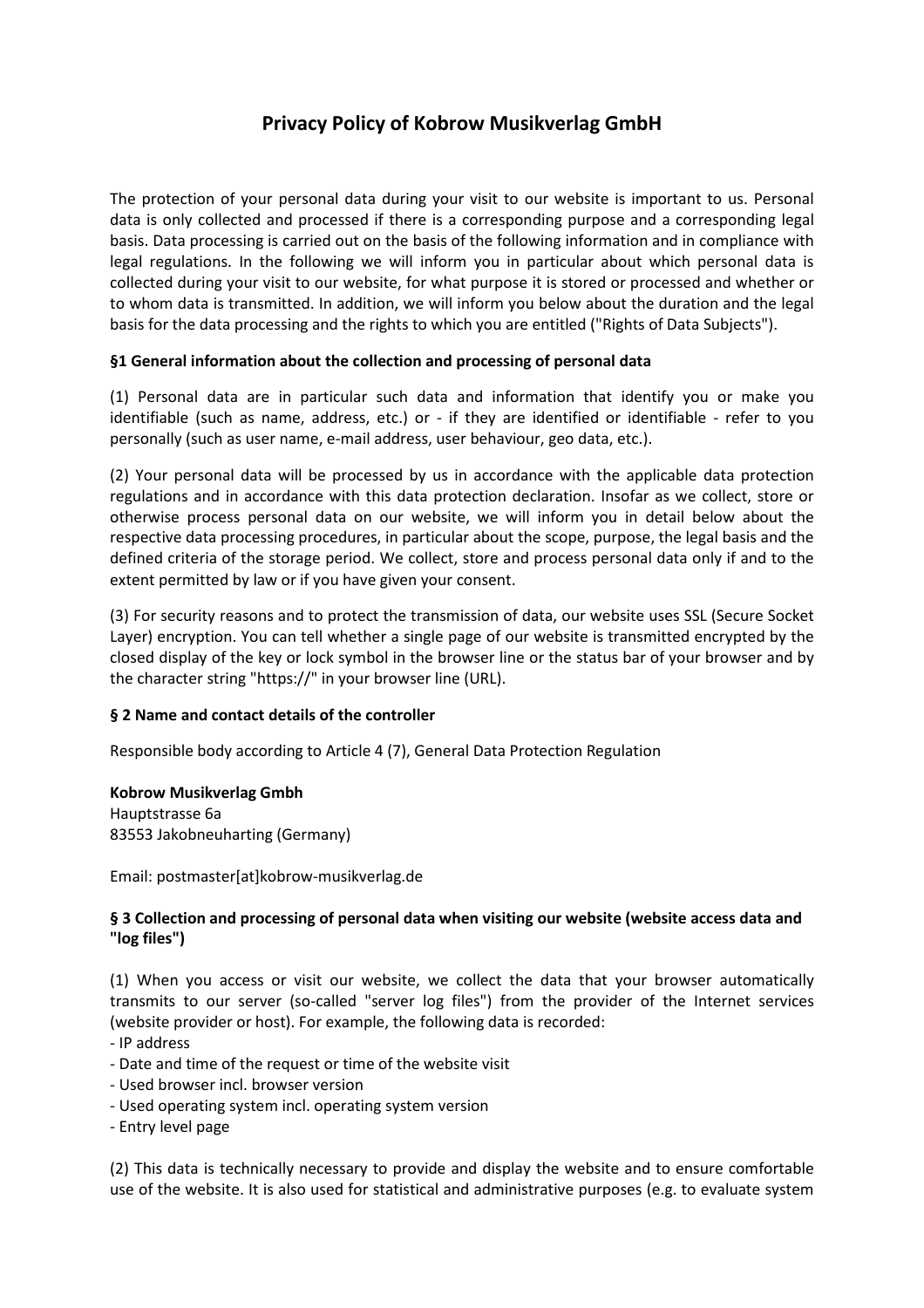security and stability), to improve our offer on the website and to ensure its stability and security and, if necessary, to detect errors or to uncover abuses or fraud. In this respect, we reserve the right to check the server log files subsequently if there are concrete indications that illegal use is taking place or has taken place. This data is also used to provide law enforcement authorities with the information necessary for prosecution in the event of a cyber attack.

(3) The legal basis for data processing is Art. 6 (1) subparagraph 1 point f GDPR. Our legitimate interest follows from the above-mentioned purposes. Under no circumstances do we use the data collected for the purpose of drawing conclusions about you personally.

(4) If so-called cookies are also used when visiting our website, you will find more detailed explanations below.

## **§ 4 Contact by e-mail**

(1) We offer you the opportunity to contact us by e-mail. When you contact us via e-mail, the data you provide us with (e.g. your e-mail address, if applicable your name and your telephone number) will be stored by us. Any further information may be voluntarily provided by you.

(2) The processing of the data you provide us with is necessary so that we know who sent the request and so that we can contact you in regard to your enquiry and, if necessary, answer your question. The data will be processed upon your request for the purposes of contacting you, responding to your request, initiating a new contract and for the purposes of software support, and only to the extent necessary for this. The legal basis is, as far as the work for purposes of the contract initiation or contract fulfilment as well as for support purposes the Article 6(1) subparagraph 1 point b GDPR. As far as the processing of the personal data communicated to us by you takes place for the purpose of contacting you to answer your request, it takes place on the basis of a legitimate interest, namely our interest in answering your request. The legal basis is then Article 6 subparagraph 1 point f GDPR. If claims on our part or on your part or liability on our part may arise from your inquiry or the answering of your inquiry, we will store the underlying data for the purpose of asserting or defending legal claims and on the basis of a legitimate interest. The legal basis is then Article 6 (1) point f GDPR.

(3) The personal data transmitted by you to us when you contact us will be deleted once the storage is no longer necessary. This is the case, for example, once the request you have made has been completed. A final settlement shall be deemed to exist in particular if it can be seen from the circumstances that your inquiry and the underlying facts have been finally clarified and the data is not or no longer necessary for further questions, initiating a contract or the contract fulfilment. If (in addition) legal storage obligations exist, we will store the data for the duration of the storage obligation. If we store the data only on the grounds of existing legal storage obligations, we will process the data only for this purpose (restriction of processing).

(4) If claims on our part or on your part or liability on our part may arise from your enquiry or the answering of your enquiry, we shall store the underlying data for the duration of the limitation periods for any legal claims for damages of up to 30 years.

### **§ 5 Data transmission**

(1) Personal data will only be transmitted by us to third parties in exceptional cases if this is necessary within the framework of initiating a contract or for the purpose of processing a contract entered into with you. The legal basis for this is Art. 6 (1) subparagraph 1 point b GDPR.

(2) No further data will be transmitted to third parties unless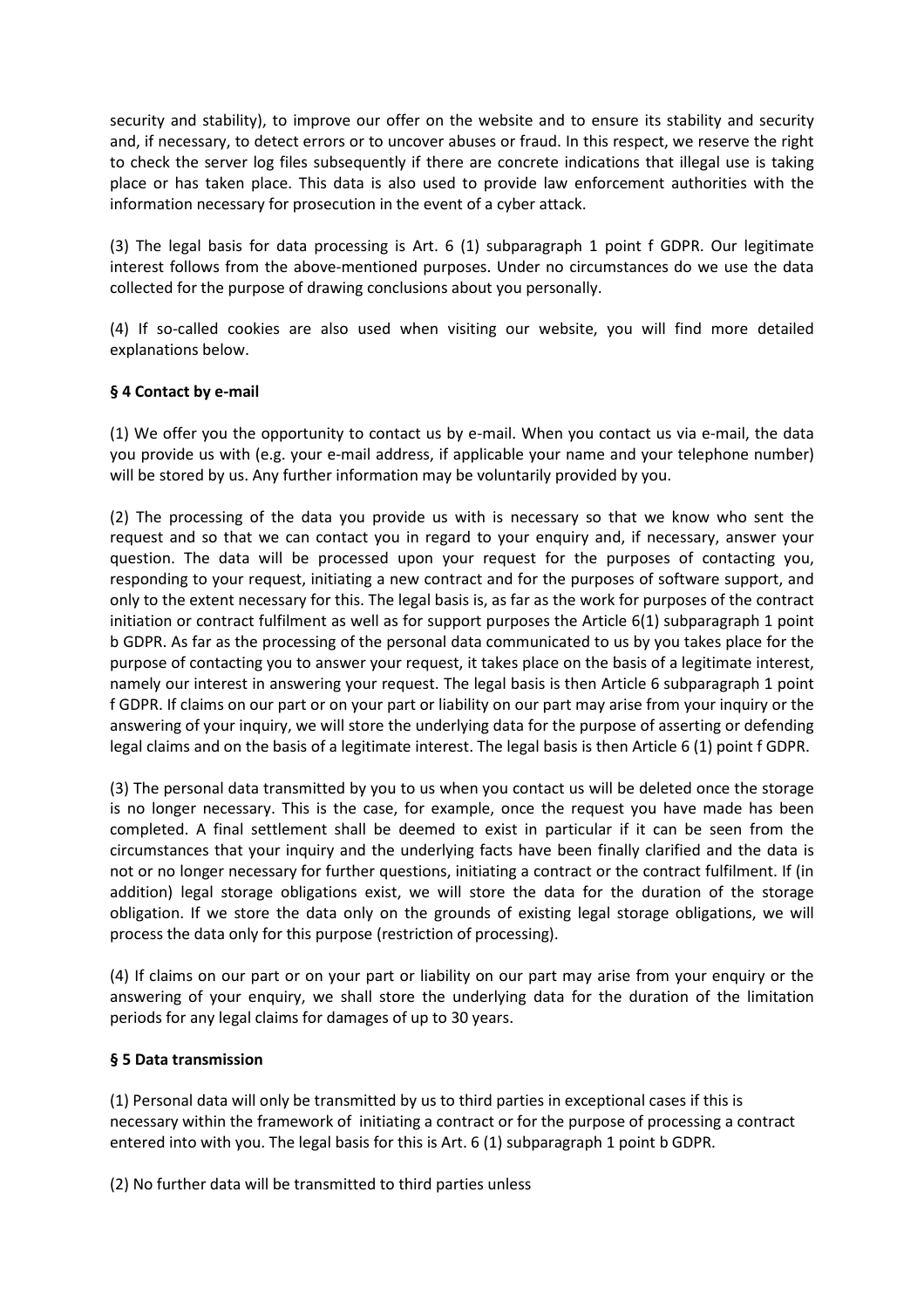- You have given your explicit consent (consent pursuant to Art. 6 (1) subparagraph 1 point a or Art. 9 (2) point a GDPR);
- According to Art. 6 (1) subparagraph 1 point f GDPR, the transfer is not permitted for the assertion, exercise or there is no reason to believe that you have an overwhelming interest in not disclosing your data (example: To enforce our rights, we involve third parties (e.g. lawyers) who are subject to a professional duty of confidentiality); according to Article 6 (1) point c GDPR there is a legal obligation to which we are subject.

# **§ 6 Your rights (so-called "rights of persons concerned")**

(1) Below you will find information about the rights of the persons concerned to which we are entitled. You have the following rights with respect to the person responsible for the processing of personal data concerning you:

- The right to **information** (Art. 15 GDPR). In particular, you may request information about the purposes of processing, the category of personal data, the categories of recipients to whom your data has been or will be disclosed, the planned storage period, the existence of a right to rectification, cancellation, limitation of processing or opposition, the existence of a right of appeal, the origin of your data, if not collected by us, and the existence of automated decision-making including profiling and, if applicable, conclusive information about its details;
- The right to **rectification** (Article 16 GDPR). You have the right to demand the immediate rectification of incorrect data concerning you and/or completion of your incomplete data stored by us;
- The right to **erasure** (Art. 17 GDPR). You have the right to request the erasure of your personal data stored with us if the conditions of Art. 17(1) GDPR are met, insofar as the processing of personal data is not necessary for the exercise of the right to freedom of expression and information, for the fulfilment of a legal obligation, for reasons of public interest or for the assertion, exercise or defence of legal claims;
- The right to **restrict processing** (Article 18 GDPR). You have the right to demand that the processing of your personal data be restricted if you dispute the accuracy of the data, if the processing is unlawful, but you reject its deletion and we no longer need the data, but if you need it to assert, exercise or defend legal claims or if you have filed an objection against the processing in accordance with Art. 21 DSGMO;
- The right to **data portability** (Art. 20 GDPR). You have the right to receive the personal data you have provided to us in a structured, common and machine-readable format or to have it transmitted to other persons responsible, insofar as this is technically feasible i.e. possible and is not unreasonable;
- The right to **revoke consent** once given (Art. 7 (3) GDPR). You have the right to revoke any consent once granted for the processing of data at any time with effect for the future. As a result, we will no longer be allowed to continue processing data based on this consent in the future.

(2) You also have the **right to complain** to a data protection supervisory authority about our processing of your personal data (Art. 77 GDPR).

(3) If you have any questions about the collection, processing or use of your personal data, for information, for the correction, blocking or deletion of data or for the revocation of any consents given, please send an e-mail to: postmaster[at]kobrow-musikverlag.de